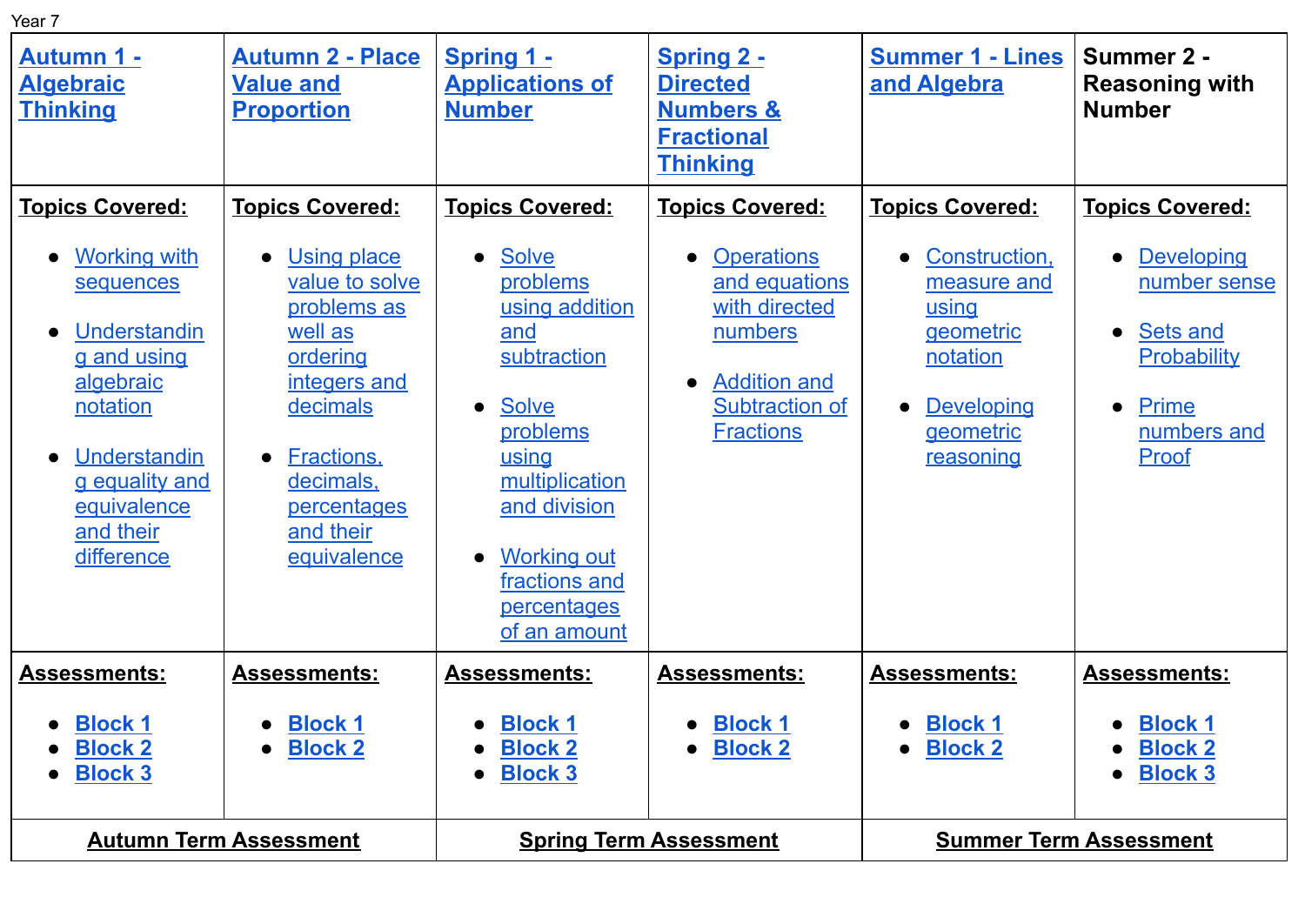| <b>Autumn 1 -</b><br><b>Proportional</b><br><b>Reasoning</b>                                                                                     | <b>Autumn 2 -</b><br><b>Representation</b>                                                                                                  | Spring 1 -<br><b>Algebraic</b><br><b>Thinking</b>                                                                                           | Spring 2 -<br><b>Developing</b><br><b>Number</b>                                                                                                   | Summer 1 -<br><b>Developing</b><br><b>Geometry</b>                                                                                                                 | <b>Summer 2 -</b><br><b>Reasoning with</b><br><b>Data</b>                                                                                      |
|--------------------------------------------------------------------------------------------------------------------------------------------------|---------------------------------------------------------------------------------------------------------------------------------------------|---------------------------------------------------------------------------------------------------------------------------------------------|----------------------------------------------------------------------------------------------------------------------------------------------------|--------------------------------------------------------------------------------------------------------------------------------------------------------------------|------------------------------------------------------------------------------------------------------------------------------------------------|
| <u><b>Topics Covered:</b></u><br><b>Ratio and</b><br>scale<br><b>Multiplicative</b><br>Change<br><b>Multiplying</b><br>and dividing<br>fractions | <b>Topics Covered:</b><br>Working in the<br>cartesian<br>plane<br>Representing<br>$\bullet$<br>data<br>Tables &<br>$\bullet$<br>Probability | <b>Topics Covered:</b><br>Brackets,<br>equations and<br><i>inequalities</i><br><b>Sequences</b><br>$\bullet$<br><b>Indices</b><br>$\bullet$ | <b>Topics Covered:</b><br><b>Fractions and</b><br>percentages<br><b>Standard</b><br>$\bullet$<br>index form<br><b>Number</b><br>$\bullet$<br>sense | <b>Topics Covered:</b><br>Angles in<br>parallel lines<br>and polygons<br>Area of<br>$\bullet$<br>trapezium and<br>circle<br>Lines of<br>symmetry and<br>reflection | <b>Topics Covered:</b><br><b>The Data</b><br>$\bullet$<br><b>Handling</b><br><b>Cycle</b><br><b>Measure of</b><br>$\bullet$<br><b>location</b> |
| <b>Assessments:</b>                                                                                                                              | Assessments:                                                                                                                                | <b>Assessments:</b>                                                                                                                         | <b>Assessments:</b>                                                                                                                                | <b>Assessments:</b>                                                                                                                                                | <b>Assessments:</b>                                                                                                                            |
| <b>Block 1</b><br><b>Block 2</b><br><b>Block 3</b><br>$\bullet$                                                                                  | <b>Block 1</b><br><b>Block 2</b><br><b>Block 3</b>                                                                                          | <b>Block 1</b><br><b>Block 2</b><br>$\bullet$<br><b>Block 3</b><br>$\bullet$                                                                | <b>Block 1</b><br><b>Block 2</b><br><b>Block 3</b>                                                                                                 | <b>Block 1</b><br><b>Block 2</b><br>$\bullet$<br><b>Block 3</b><br>$\bullet$                                                                                       | <b>Block 1</b><br><b>Block 2</b><br>$\bullet$                                                                                                  |
| <b>Autumn Term Assessment</b>                                                                                                                    |                                                                                                                                             | <b>Spring Term Assessment</b>                                                                                                               |                                                                                                                                                    | <b>Summer Term Assessment</b>                                                                                                                                      |                                                                                                                                                |